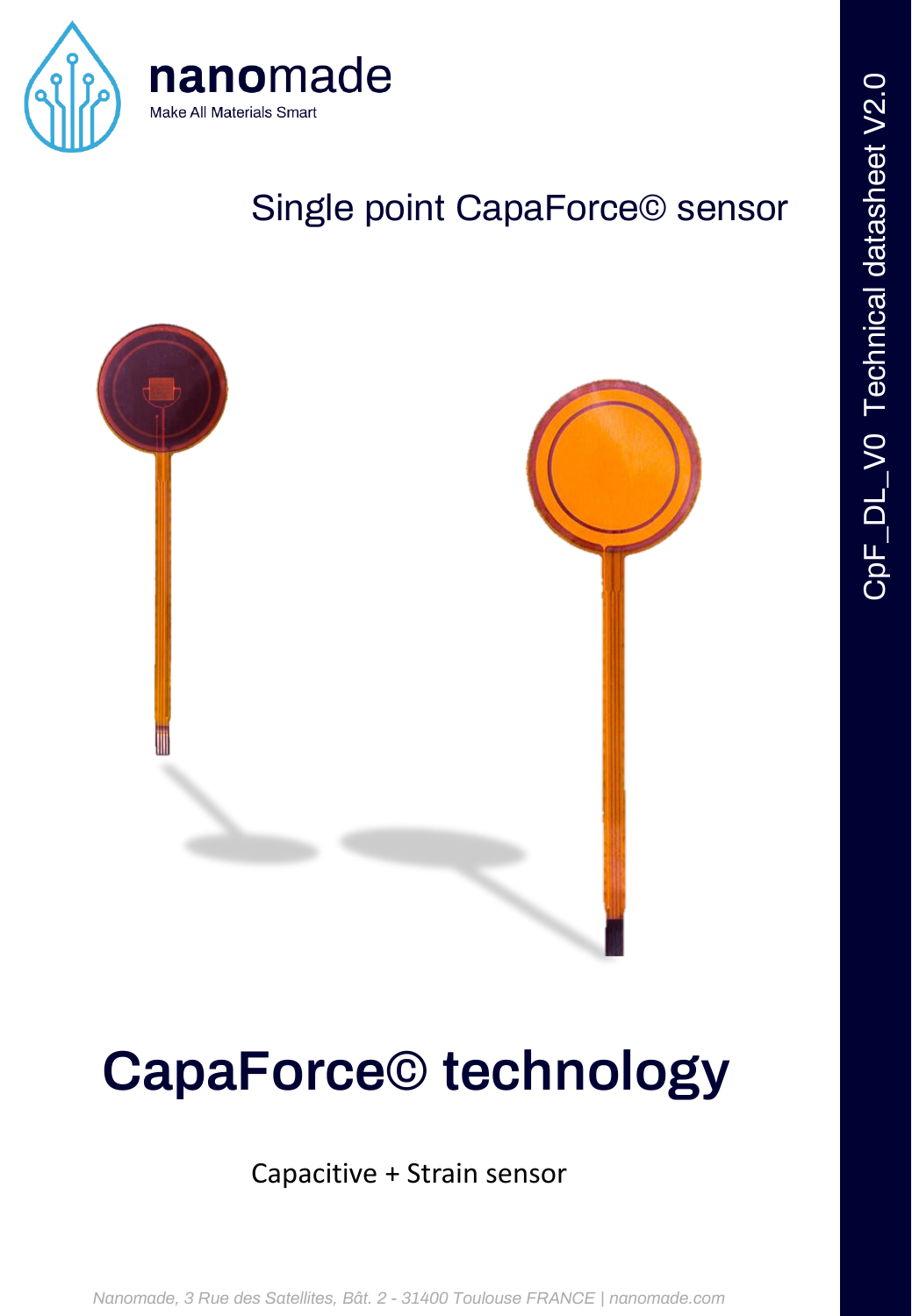



Sensor stack-up

### Single point CapaForce© sensor



|                              | <b>Item</b>    | Part                       | <b>Description</b>       |
|------------------------------|----------------|----------------------------|--------------------------|
| $= 22mm$<br>50 <sub>mm</sub> | 1              | Coverlayer                 | Polyimide + Adh - 27.5um |
|                              | $\overline{2}$ | Capacitive electrode       | Copper - 12um            |
|                              | 3              | Stiffener                  | Polyimide + Adh - 265µm  |
|                              | 4              | Substrate                  | Polyimide - 25µm         |
|                              | 5              | Strain electrodes + ink    | Copper - 12um            |
|                              | 6              | Conductive tracks          | Copper - 12um            |
| Thickness= 0.2mm             | 7              | <b>Encapsulation layer</b> | Polyimide + Adh - 126um  |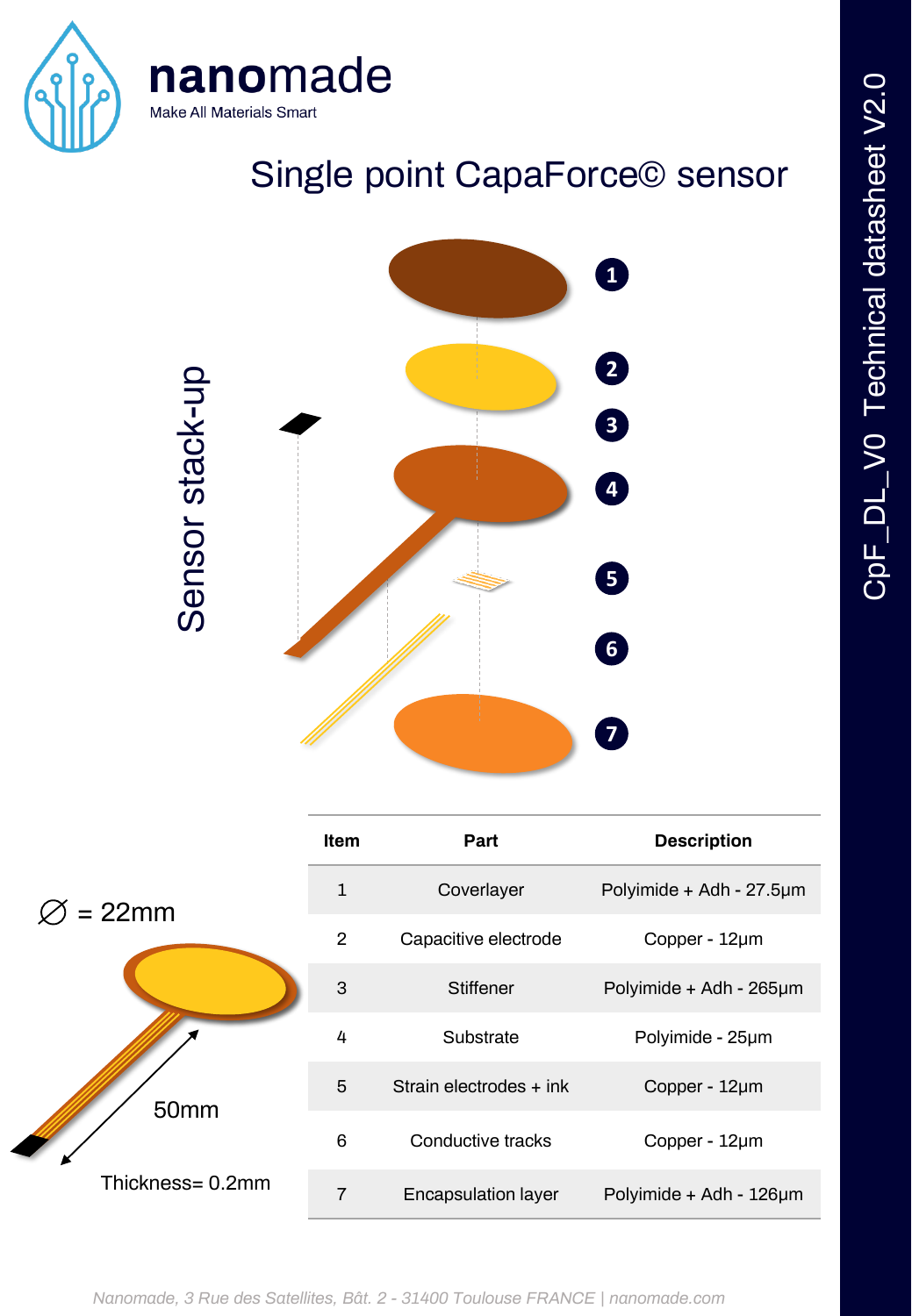



## Single point CapaForce© sensor